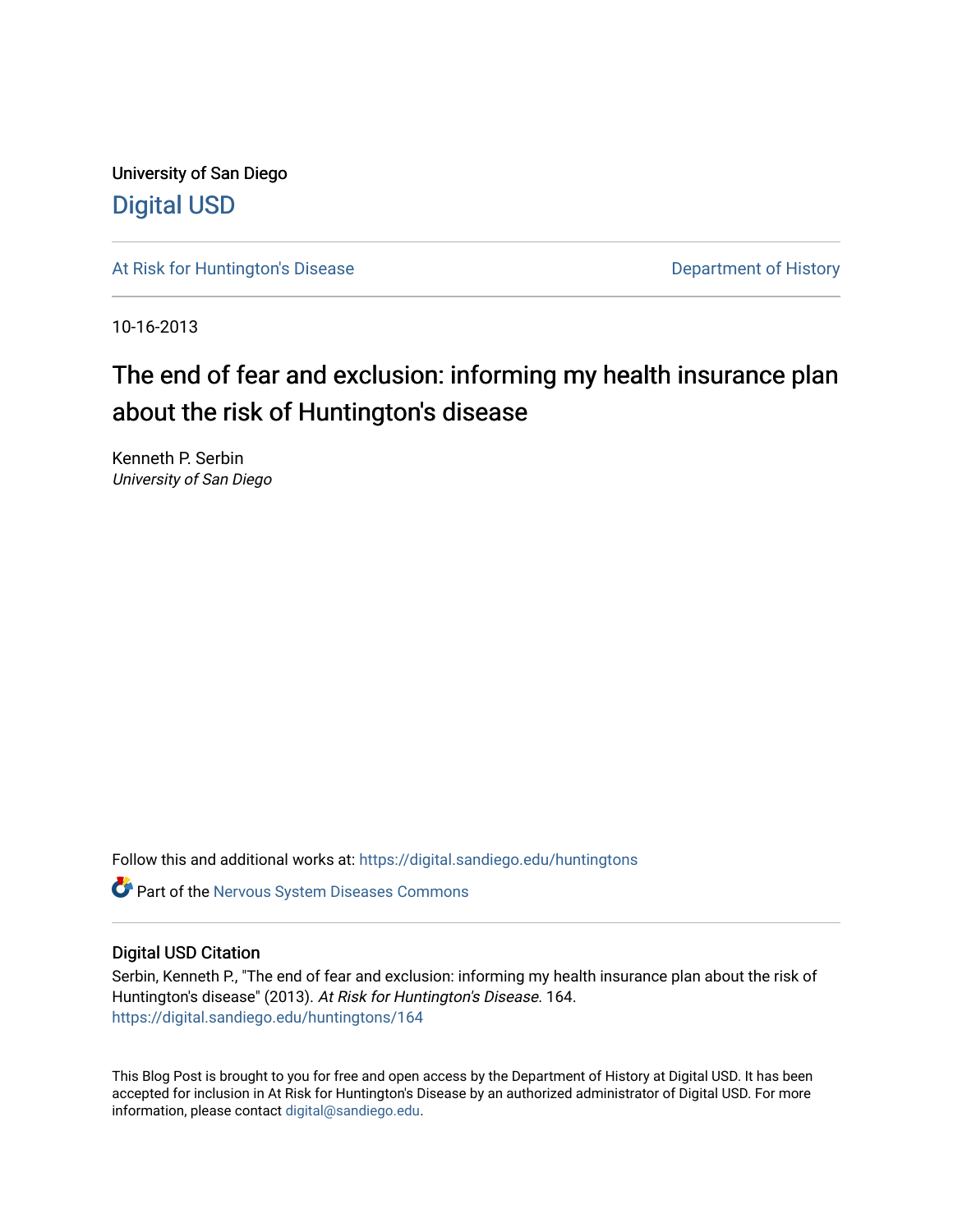#### More **[Create Blog](https://www.blogger.com/home#create) [Sign In](https://www.blogger.com/)**

# [At Risk for Huntington's Disease](http://curehd.blogspot.com/)

*HD is a genetically caused brain disorder that causes uncontrollable bodily movements and robs people's ability to walk, talk, eat, and think. The final result is a slow, ugly death. Children of parents with HD have a 50-50 chance of inheriting the disease. There is no cure or treatment.*

# Blog Archive

- $\blacktriangleright$  [2021](http://curehd.blogspot.com/2021/) (12)
- $2020(16)$  $2020(16)$
- $\blacktriangleright$  [2019](http://curehd.blogspot.com/2019/) (19)
- $\blacktriangleright$  [2018](http://curehd.blogspot.com/2018/) (16)
- $2017(14)$  $2017(14)$
- $2016(13)$  $2016(13)$
- $\blacktriangleright$  [2015](http://curehd.blogspot.com/2015/) (24)
- $\blacktriangleright$  [2014](http://curehd.blogspot.com/2014/) (24)
- [▼](javascript:void(0)) [2013](http://curehd.blogspot.com/2013/) (30)
- [►](javascript:void(0)) [December](http://curehd.blogspot.com/2013/12/) (3)
- [►](javascript:void(0)) [November](http://curehd.blogspot.com/2013/11/) (3)
- [▼](javascript:void(0)) [October](http://curehd.blogspot.com/2013/10/) (3)

'Tired of waiting,' [Huntington's](http://curehd.blogspot.com/2013/10/tired-of-waiting-huntingtons-disease.html) disease families ...

The end of fear and [exclusion:](http://curehd.blogspot.com/2013/10/the-end-of-fear-and-exclusion-informing.html) informing my health... Hope, [cutting-edge](http://curehd.blogspot.com/2013/10/hope-cutting-edge-science-and-poignant.html) science, and poignant moments a...

- [►](javascript:void(0)) [September](http://curehd.blogspot.com/2013/09/) (3)
- $\blacktriangleright$  [August](http://curehd.blogspot.com/2013/08/) (2)
- $\blacktriangleright$  [July](http://curehd.blogspot.com/2013/07/) (1)
- $\blacktriangleright$  [June](http://curehd.blogspot.com/2013/06/) (1)
- $\blacktriangleright$  [May](http://curehd.blogspot.com/2013/05/) (3)
- $\blacktriangleright$  [April](http://curehd.blogspot.com/2013/04/) (4)
- $\blacktriangleright$  [March](http://curehd.blogspot.com/2013/03/) (2)
- $\blacktriangleright$  [February](http://curehd.blogspot.com/2013/02/) (3)
- $\blacktriangleright$  [January](http://curehd.blogspot.com/2013/01/) (2)
- $\blacktriangleright$  [2012](http://curehd.blogspot.com/2012/) (26)
- $2011(33)$  $2011(33)$
- $2010(26)$  $2010(26)$
- $-2009(21)$  $-2009(21)$  $-2009(21)$
- $2008(7)$  $2008(7)$
- $2007(7)$  $2007(7)$
- $\blacktriangleright$  [2006](http://curehd.blogspot.com/2006/) (4)
- $\blacktriangleright$  [2005](http://curehd.blogspot.com/2005/) (17)

#### About Me **GENE [VERITAS](https://www.blogger.com/profile/10911736205741688185)**

View my [complete](https://www.blogger.com/profile/10911736205741688185) profile

#### WEDNESDAY, OCTOBER 16, 2013

# The end of fear and exclusion: informing my health insurance plan about the risk of Huntington's disease In my nearly two-decade journey with Huntington's disease, I hid my atrisk status not just from nearly all but my closest confidantes, but also from my health plan.

My warily guarded secret exemplifies the deep-seated fears many in the HD community have about denial or loss of insurance coverage. I regularly read or hear about untested at-risk individuals or gene carriers who worry about this issue.

To protect myself from losing coverage in the event of a job change or another of life's unforeseen challenges, I instead have relied all these years on the [Huntington's disease clinic](http://www.hdsa.org/sdch/ucsd-center-of-excellence.html) at the University of California, San Diego (UCSD) hospital. There I have paid out of my own pocket for consultations and established a medical record completely separate from all my other health records.

As a university professor, I have enjoyed the benefits of group coverage, from which it is at least theoretically more difficult to exclude people who have genetic and/or pre-existing conditions. Nevertheless, I have always erred on the side of absolute security, never knowing what life might bring, especially in the period before I obtained tenure and therefore had some but not total job security.

Over the past two months, however, I have initiated the process of informing my health maintenance organization (HMO) that I carry the mutation for HD.

"This is all so ironic!" I said the other day to my wife Regina, the very first person I had told about HD after learning the day after Christmas 1995 of my mother's diagnosis and my own risk for inheriting the mutation. "I'm now doing what I've avoided all these years."

Fearing exclusion, I had not resorted to the very system supposedly designed to help me.

#### **Feeling liberated – again**

Once again – as I did in definitively exiting the terrible and lonely "HD closet" on November 4 of last year – I feel liberated.

I began to apprise my HMO of HD on August 9 with a visit to my primary care doctor, who has treated me for about six years and with whom I have developed a comfortable and cordial relationship.

I had made the appointment to address a benign skin problem and other minor issues. Finally, at the end of my list of concerns, I came to the most important item. I had rehearsed the scenario in my mind many times. I decided to go right to the point.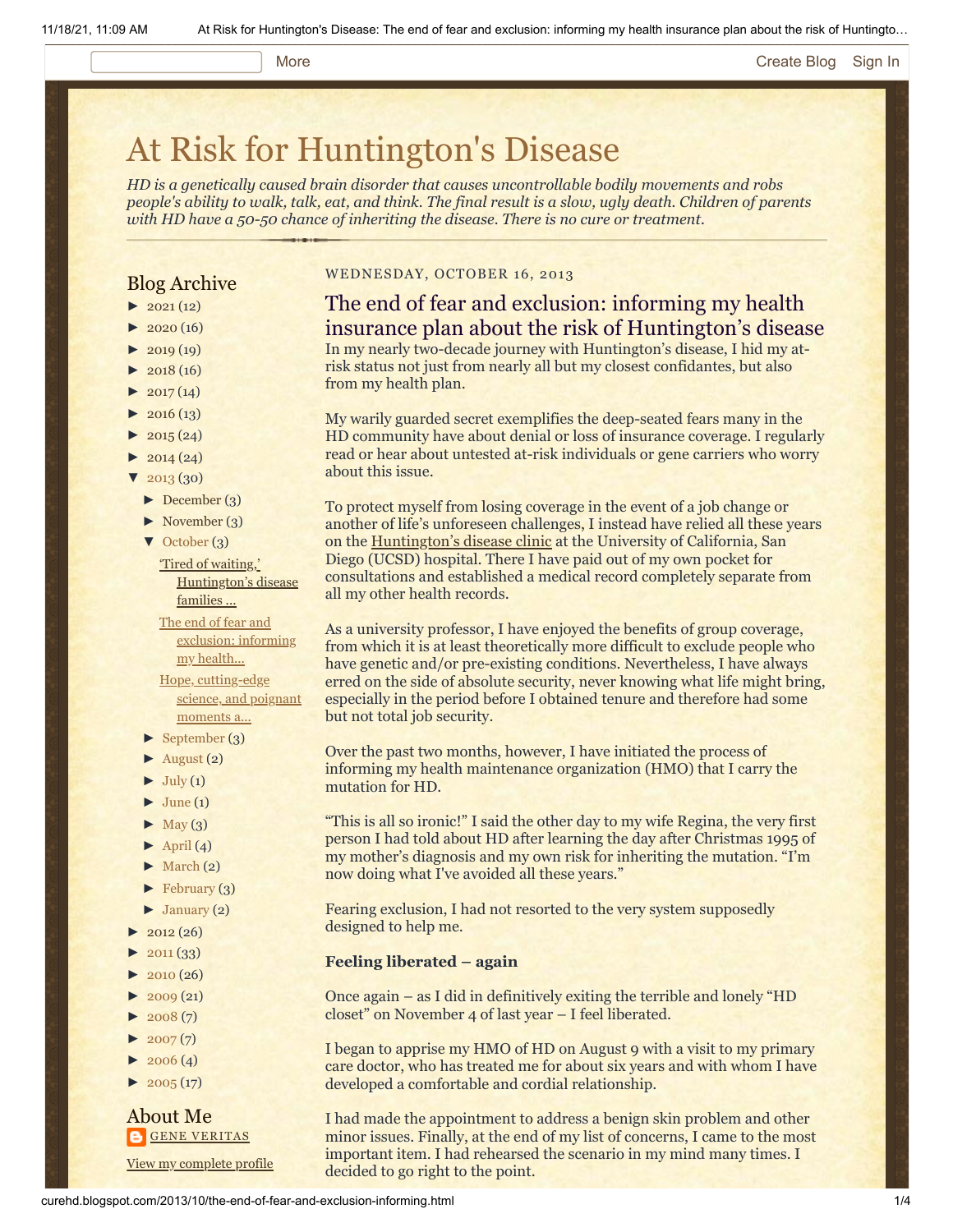# HD Links

[Huntington's](http://www.hdsa.org/) Disease Society of America [International](http://www.huntington-assoc.com/) Huntington **Association** [Huntington's](http://hddrugworks.org/) Disease Drug **Works** [Huntington's](http://www.hdlighthouse.org/) Disease **Lighthouse Hereditary Disease [Foundation](http://www.hdfoundation.org/)** [Huntington's](http://www.hdac.org/) Disease Advocacy Center Thomas [Cellini Huntington's](http://www.ourtchfoundation.org/) **Foundation** HDSA Orange County (CA) **[Affiliate](http://www.hdsaoc.org/)** HD Free with [PGD!](http://www.hdfreewithpgd.com/) [Stanford](http://www.stanford.edu/group/hopes/) HOPES Earth Source [CoQ10,](http://www.escoq10.com/) Inc.

# HD Blogs and Individuals

Chris Furbee: [Huntingtons](http://www.huntingtonsdance.org/) Dance Angela F.: Surviving [Huntington's?](http://survivinghuntingtons.blogspot.com/) Heather's [Huntington's](http://heatherdugdale.angelfire.com/) Disease Page

Almost matter-of-factly, yet with the feeling of a huge wall coming down from around me, I told him that my mother had died of Huntington's disease and that I had tested positive.

The doctor maintained his usual professional calm. At first, I couldn't tell whether HD represented for him just another item on my list or something really significant.

From the ensuing conversation, I was reassured to learn that he clearly knew about Huntington's disease. He also knew the work of the UCSD HD clinic. In fact, he had previously worked several years in another sector at UCSD.

[I handed the doctor a printout of my article "Racing Against the Genetic](http://chronicle.com/article/Racing-Against-the-Genetic/135542/) Clock," published last November in *The Chronicle of Higher Education*. He promised to read it soon.

My article, written "to combat the stigma and fear surrounding Huntington's and other neurological disorders" and "to help galvanize support for increased brain research," revealed my HD status to the many readers of the *Chronicle* print edition and website and, significantly, to my professional colleagues in the fields of history and Latin American studies.

It also set the stage for informing my doctors about HD.

"I truly enjoyed reading (your) article during my lunch today and plan to keep it around when I have visitors in the office for them to review," my doctor wrote in an e-mail later that day.

On a subsequent visit, he showed me the file where he kept my article and others about patients' responses to challenging health conditions.

### **Visiting the neurologist**

With a referral from my primary care physician, I then scheduled an appointment with one of the HMO's neurologists in order to establish a relationship with a specialist in disorders such as HD and obtain a baseline reading of my neurological health.

A few days before the appointment, I faxed her a copy of "Racing Against the Genetic Clock" to provide her a detailed picture of my family's history of HD.

At my October 7 consultation, the doctor thoroughly examined me for signs of classic HD symptoms such as difficulties with memory and the inability to walk along a straight line.

As in previous consultations at the UCSD clinic, the doctor saw no evidence of symptoms.

We discussed the various psychiatric medications that I take to help remain psychologically stable and at least one of which might protect brain cells, according to one of the physicians at the HD clinic.

I added that I would schedule an appointment with my HMO psychiatrist to help in my struggle to deal with both the psychological stress of living at risk and to do all that is medically possible to protect my brain from a disorder for which there is no proven effective treatment.

The neurologist and I also discussed the supplements I take, such as creatine and coenzyme Q-10. She immediately arranged for blood tests to check for any deleterious effects the supplements might have on my kidney and liver. To obtain this same information in the past, I had always gotten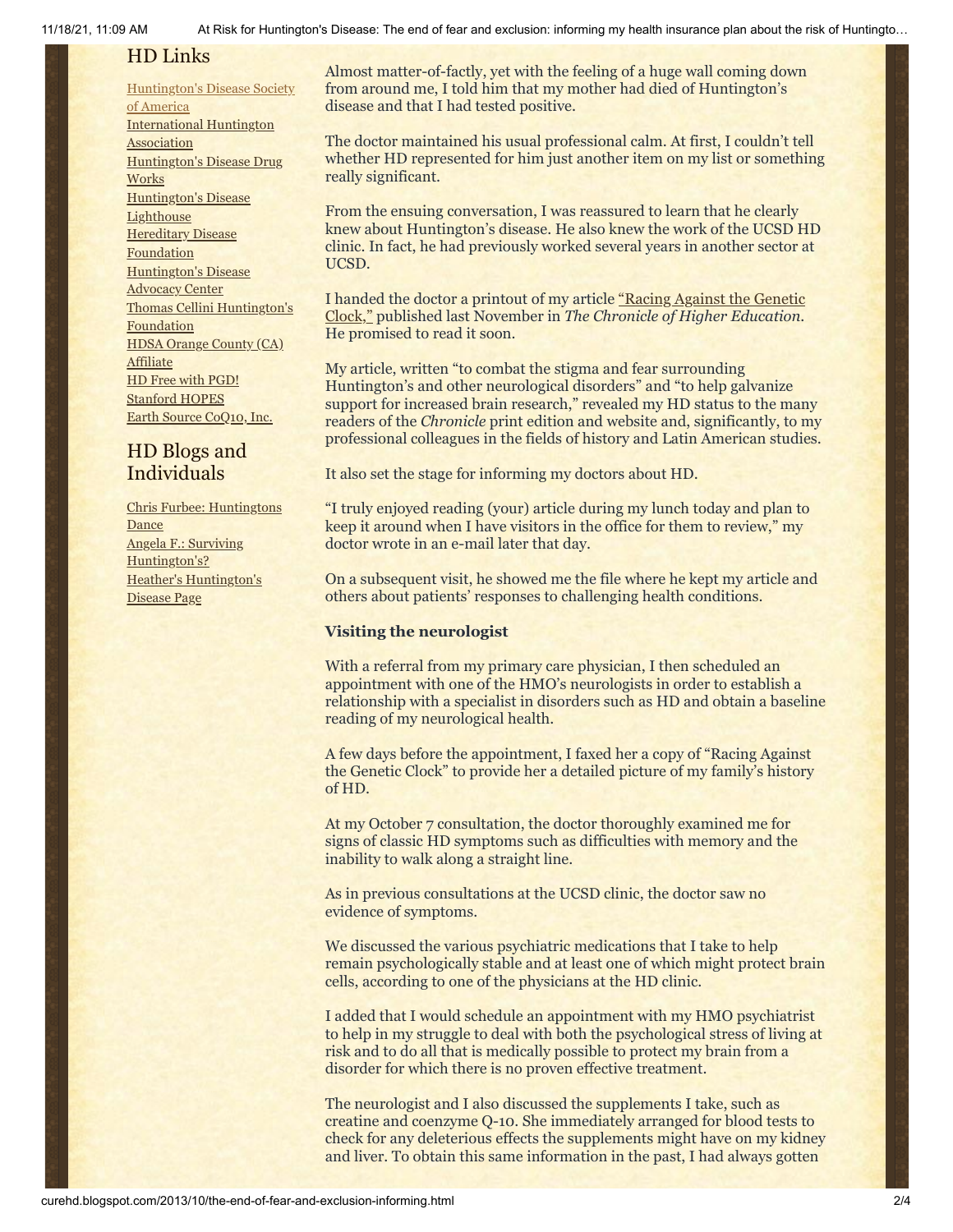11/18/21, 11:09 AM At Risk for Huntington's Disease: The end of fear and exclusion: informing my health insurance plan about the risk of Huntingto…

these routine tests by requesting a check on the effects of the psychiatric mediations, but without mentioning that I took supplements.

Unfortunately, my HMO will not pay for these supplements, which cost close to \$2,000 per year. The health establishment does not recognize them as valid for attacking HD, as they're in the experimental stage: several such substances have undergone study in mice and even humans.

(Similarly, for more than a decade I have consulted with a private psychotherapist who knows about my HD status but whose services are not covered by any health plan or insurance.)

At the end of the consultation, I welled up with emotion as I thanked the doctor and explained to her how meaningful it was for me to have spoken about HD to a neurologist within my health plan.

Like my primary care doctor, she maintained a professional demeanor. However, I was very happy that she agreed to receive e-mail updates of this blog.

#### **Moving beyond the political and social drama**

As I have so far felt vindicated in my decision to go fully public about HD and meld my professional and personal lives with my advocacy, so do I now feel extremely relieved and hopeful about integrating HD care into my overall health care.

By bringing these and other professionals into the HD loop, I am strengthening the team that I will need to manage the inevitable symptoms of the disease.

At the same time, I know that I stand on the edge of history with many other Americans who for the first time are testing the political and social waters in the wake of the passage of the Genetic Information Nondiscrimination Act, signed into law in 2009, as well as Obamacare.

In speaking to people from countries such as Canada and England, where public health systems allow (at least in theory) greater openness about genetic conditions, I recognize how long and difficult the path to medical transparency has been for me individually and for the nation as a whole.

It all seems like such a needless drama, which we have relived again with a U.S. government shutdown resulting from the political impasse over the implementation of Obamacare.

We in the HD community have truly suffered the brunt of exclusion, not only from proper health care, but also long-term nursing.

As I stated in my *Chronicle* article, "As knowledge increases about numerous other health risks, medical ethics must undergo profound revision, and a genetic-rights movement must arise. To borrow one scholar's phrase, disease-gene carriers like me are 'moral pioneers' on the genetic frontier."

During these past few weeks, I have felt very strongly that pioneering aspect of my life. I'm thrilled now to have my HMO joining me on this journey.

*(Next time: Huntington's disease and bioethics.)*

Posted by Gene [Veritas](https://www.blogger.com/profile/03599828959793084715) at [1:43](http://curehd.blogspot.com/2013/10/the-end-of-fear-and-exclusion-informing.html) PM  $\Delta$  M  $\Box$ 

Labels: [clinic](http://curehd.blogspot.com/search/label/clinic) , [discrimination](http://curehd.blogspot.com/search/label/discrimination) , [exclusion](http://curehd.blogspot.com/search/label/exclusion) , [fear](http://curehd.blogspot.com/search/label/fear) , gene [carrier](http://curehd.blogspot.com/search/label/gene%20carrier) , [gene-positive](http://curehd.blogspot.com/search/label/gene-positive) , [genetic](http://curehd.blogspot.com/search/label/genetic) , HD [closet](http://curehd.blogspot.com/search/label/HD%20closet) , [health](http://curehd.blogspot.com/search/label/health%20plan) plan , [Huntington's](http://curehd.blogspot.com/search/label/Huntington%27s%20disease) disease , [insurance](http://curehd.blogspot.com/search/label/insurance) , [mother](http://curehd.blogspot.com/search/label/mother) , [neurologist](http://curehd.blogspot.com/search/label/neurologist), [Obamacare](http://curehd.blogspot.com/search/label/Obamacare), [stigma](http://curehd.blogspot.com/search/label/stigma), [UCSD](http://curehd.blogspot.com/search/label/UCSD)

**HO**